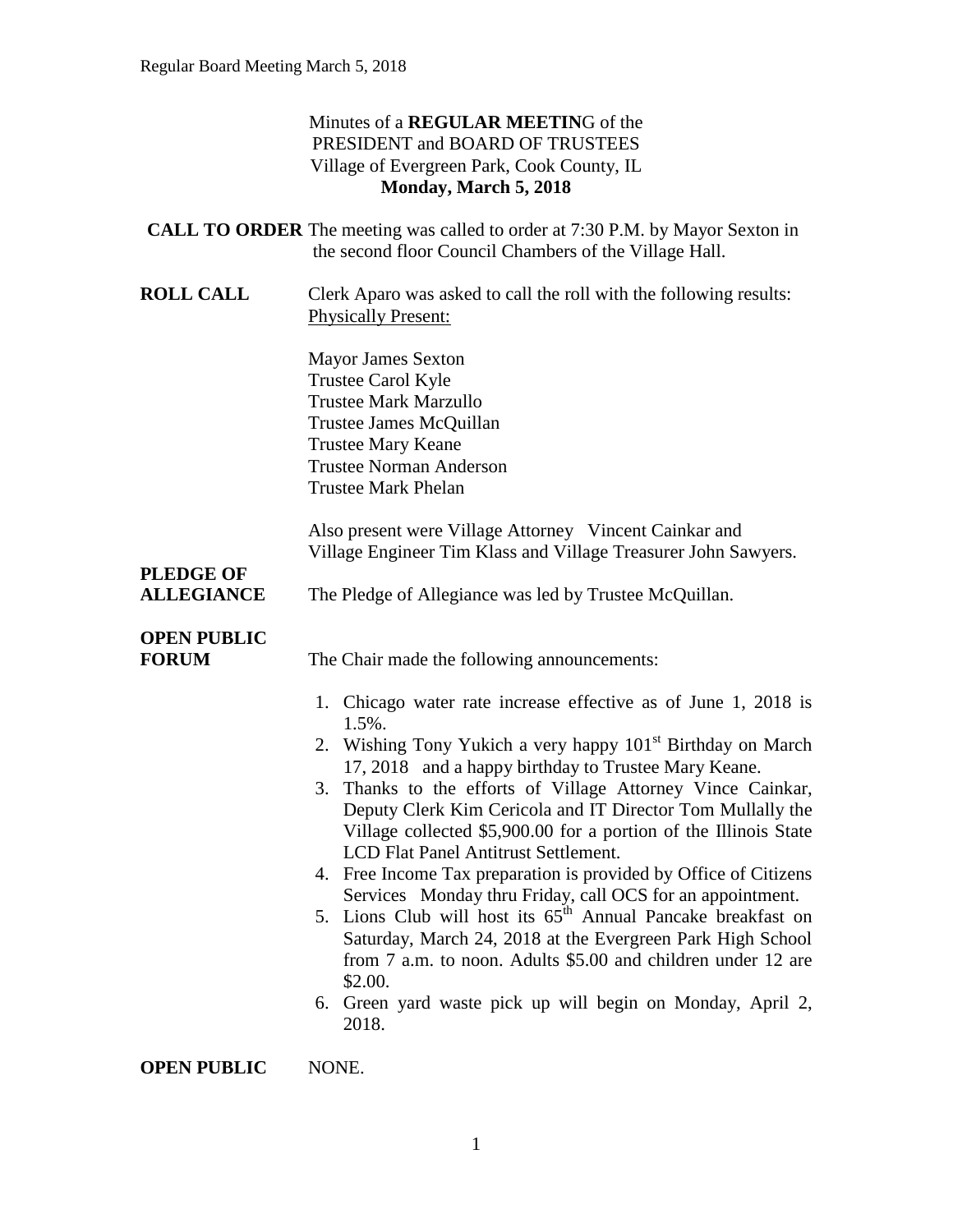| Motion by Trustee Marzullo second by Trustee Keane to waive<br>the reading of the minutes of the February 19, 2018 Regular                                                                                                                                                                                                                                                                                                                                                                                                                                                                                            |
|-----------------------------------------------------------------------------------------------------------------------------------------------------------------------------------------------------------------------------------------------------------------------------------------------------------------------------------------------------------------------------------------------------------------------------------------------------------------------------------------------------------------------------------------------------------------------------------------------------------------------|
| Meeting of the President and Board of Trustees and approved as<br>presented was passed by unanimous voice vote and so ordered by<br>the Chair.                                                                                                                                                                                                                                                                                                                                                                                                                                                                        |
| Motion by Trustee Phelan second by Trustee Kyle to approve<br><b>Resolution NO. 9-2018</b> with expenditures of the General<br>Corporate Fund of \$741,952.72 and Water Management Fund in<br>the amount of \$37,863.36 and the 95 <sup>th</sup> Street TIF \$17,532.91 and<br>the Capital Improvement Fund \$ 75,309.67 and the Street Bond<br>Fund, \$17,000 and Special Business District Fund \$ 100,319.59<br>for a total of \$989,978.25. Upon roll call, voting YES: Trustees<br>Kyle, Marzullo, McQuillan, Keane, Anderson and Phelan; voting<br>NO: NONE. The motion was passed and so ordered by the Chair. |
|                                                                                                                                                                                                                                                                                                                                                                                                                                                                                                                                                                                                                       |
|                                                                                                                                                                                                                                                                                                                                                                                                                                                                                                                                                                                                                       |
| Motion by Trustee McQuillan second by Trustee Marzullo to<br>approve the Water Collector's report for February 2018 for<br>information and file in the amount of $$615,581.22$ . The motion<br>was passed by unanimous voice vote and so ordered by the Chair.                                                                                                                                                                                                                                                                                                                                                        |
|                                                                                                                                                                                                                                                                                                                                                                                                                                                                                                                                                                                                                       |
| Motion by Trustee Phelan second by Trustee McQuillan to<br>approve the Village Collector's report for February 2018 for<br>information and file in the amount of $$2,907,985.68$ . The motion<br>was passed by unanimous voice vote and so ordered by the Chair.                                                                                                                                                                                                                                                                                                                                                      |
|                                                                                                                                                                                                                                                                                                                                                                                                                                                                                                                                                                                                                       |
| Motion by Trustee Marzullo second by Trustee Kyle to approve<br>the business license application for <b>HUMANA MARKET</b><br>POINT, INC. DBA/ HUMANA to operate an office for insurance<br>sales located at 9522 S. Western Avenue in the new Evergreen<br>Plaza. Upon roll call, voting YES: Trustees Marzullo, McQuillan,<br>Keane, Anderson, Phelan and Kyle; voting NO: NONE.<br>The<br>motion was passed and so ordered by the Chair.                                                                                                                                                                            |
| Motion by Trustee Phelan second by Trustee McQuillan to<br>approve <b>ORDINANCE NO. 9-2018, "AN ORDINANCE OF</b><br>THE VILLAGE OF EVERGREEN PARK APPROVING A<br>REAL ESTATE SALE CONTRACT FOR THE SALE OF<br>THE PROPERTY LOCATED AT 2611 WEST 97TH PLACE,<br><b>EVERGREEN PARK, ILLINOIS.</b> " The Chair noted this was<br>purchased through the Cook County Land Bank program for a<br>price of \$7,300.00 and \$8,900 for demo fees and attorney fees.                                                                                                                                                           |
|                                                                                                                                                                                                                                                                                                                                                                                                                                                                                                                                                                                                                       |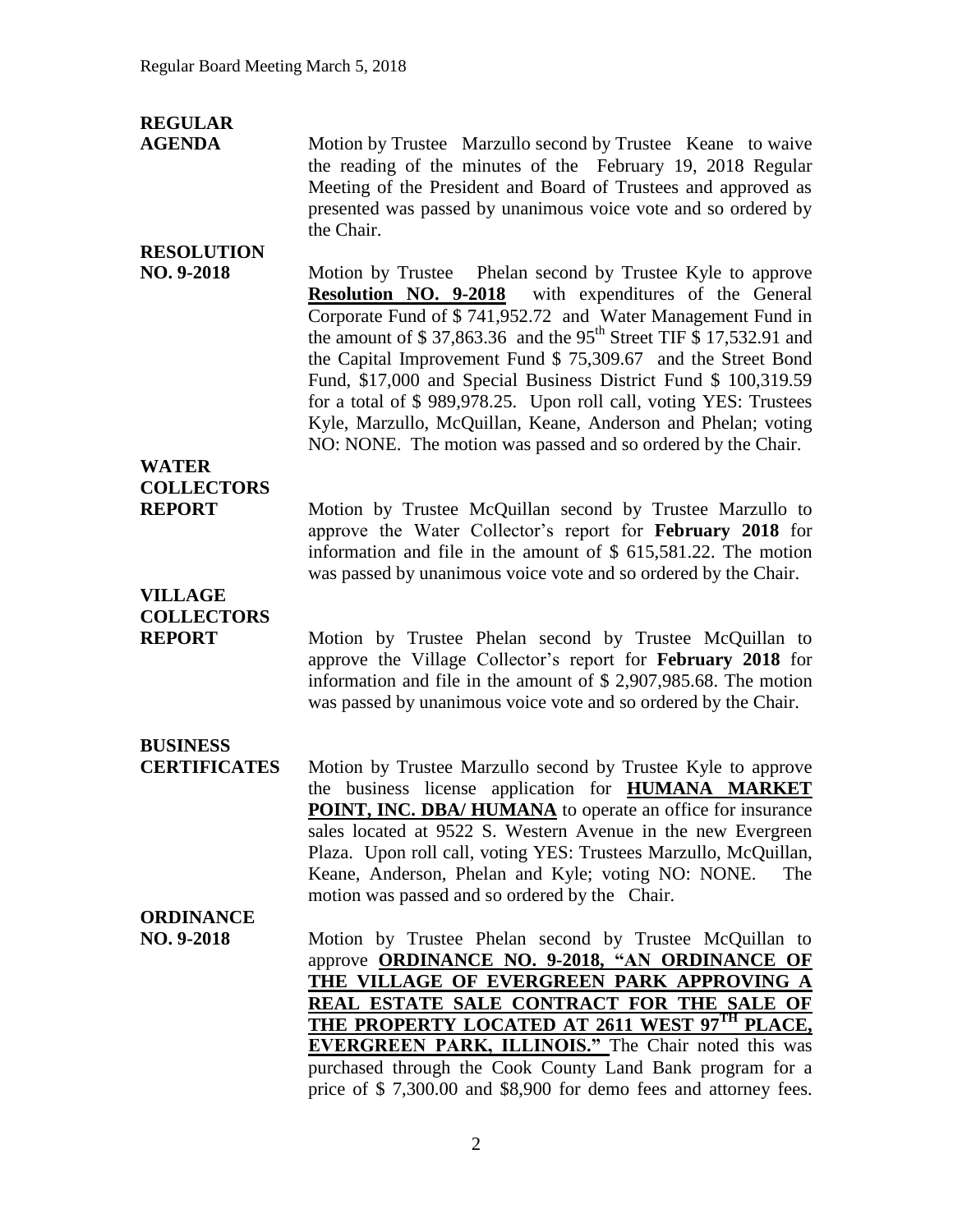The sale price was to Mr. Bennet for \$18,000. He plans to build a "smart house" with many energy efficient features. Upon roll call, voting YES: Trustees McQuillan, Keane, Anderson, Phelan, Kyle and Marzullo; voting NO: NONE. The motion was passed and so ordered by the Chair.

| <b>SCAVENGER</b>                   |                                                                                                                                                                                                                                                                                                                                                                                                                                                                                                                                                                                                                                                                                                                                                                                                                                                                                                                                                                                                                                                                                                                                                                                                                                                                                                       |
|------------------------------------|-------------------------------------------------------------------------------------------------------------------------------------------------------------------------------------------------------------------------------------------------------------------------------------------------------------------------------------------------------------------------------------------------------------------------------------------------------------------------------------------------------------------------------------------------------------------------------------------------------------------------------------------------------------------------------------------------------------------------------------------------------------------------------------------------------------------------------------------------------------------------------------------------------------------------------------------------------------------------------------------------------------------------------------------------------------------------------------------------------------------------------------------------------------------------------------------------------------------------------------------------------------------------------------------------------|
| <b>CONTRACT</b><br><b>UPDATE</b>   | The Chair was given authority to review/approve the new final<br>contract with Waste Management at the Village Board Meeting of<br>December 18, 2017. The Chair thanked Mr. Bill Lorenz for his<br>hard work on negotiations with this contract. He reported that the<br>new contract is for five (5) years and will expire on December 31,<br>2022. Newly added features are weekly recycling pick up and a<br>new pre-scheduled collection called "At Your Door Special<br>Collection." Waste Management will report to Mr. Lorenz and he<br>will report information to the Board.<br>Trustee Kyle asked for more education in the schools.<br>Trustee Phelan questioned the collection of large items and boxes.<br>Mr. Lorenz responded larger items and boxes will be tagged by the<br>driver for a later pick up by two other employees with a larger<br>truck. The Chair noted recycle carts will be collected in a more<br>efficient manner. The new program includes home generated<br>materials such as garden chemicals, paint products and e-waste<br>The new service will begin in April of 2018.<br>electronics.<br>Brochures explaining the new programs will be distributed prior to<br>the new service being implemented. All information will be on the<br>Village website as well. |
| <b>ENGINEER'S</b><br><b>REPORT</b> | Tim Klass stated he had no report.                                                                                                                                                                                                                                                                                                                                                                                                                                                                                                                                                                                                                                                                                                                                                                                                                                                                                                                                                                                                                                                                                                                                                                                                                                                                    |
| <b>ATTORNEY</b><br><b>REPORT</b>   | The Attorney had no report.                                                                                                                                                                                                                                                                                                                                                                                                                                                                                                                                                                                                                                                                                                                                                                                                                                                                                                                                                                                                                                                                                                                                                                                                                                                                           |
| <b>DEPT HEADS</b>                  | OCS Director, Mary Ann Carioto Diehl invited everyone to attend<br>the Senior Council meeting with an Irish lunch and entertainment<br>on March 15 <sup>th</sup> , 2018. AARP is hosting a driving class on April 5<br>and $6th$ at the Community Center. OCS and District 124 are hosting<br>a free craft class of Spring Baskets.<br>Mary Ann thanked the<br>Village Board, Public Works Department, especially Bill Lorenz<br>and Gavin Yeaman and Mike Knieps and Trustee Mark Phelan for                                                                                                                                                                                                                                                                                                                                                                                                                                                                                                                                                                                                                                                                                                                                                                                                         |

all their help in updating the Village Pantry.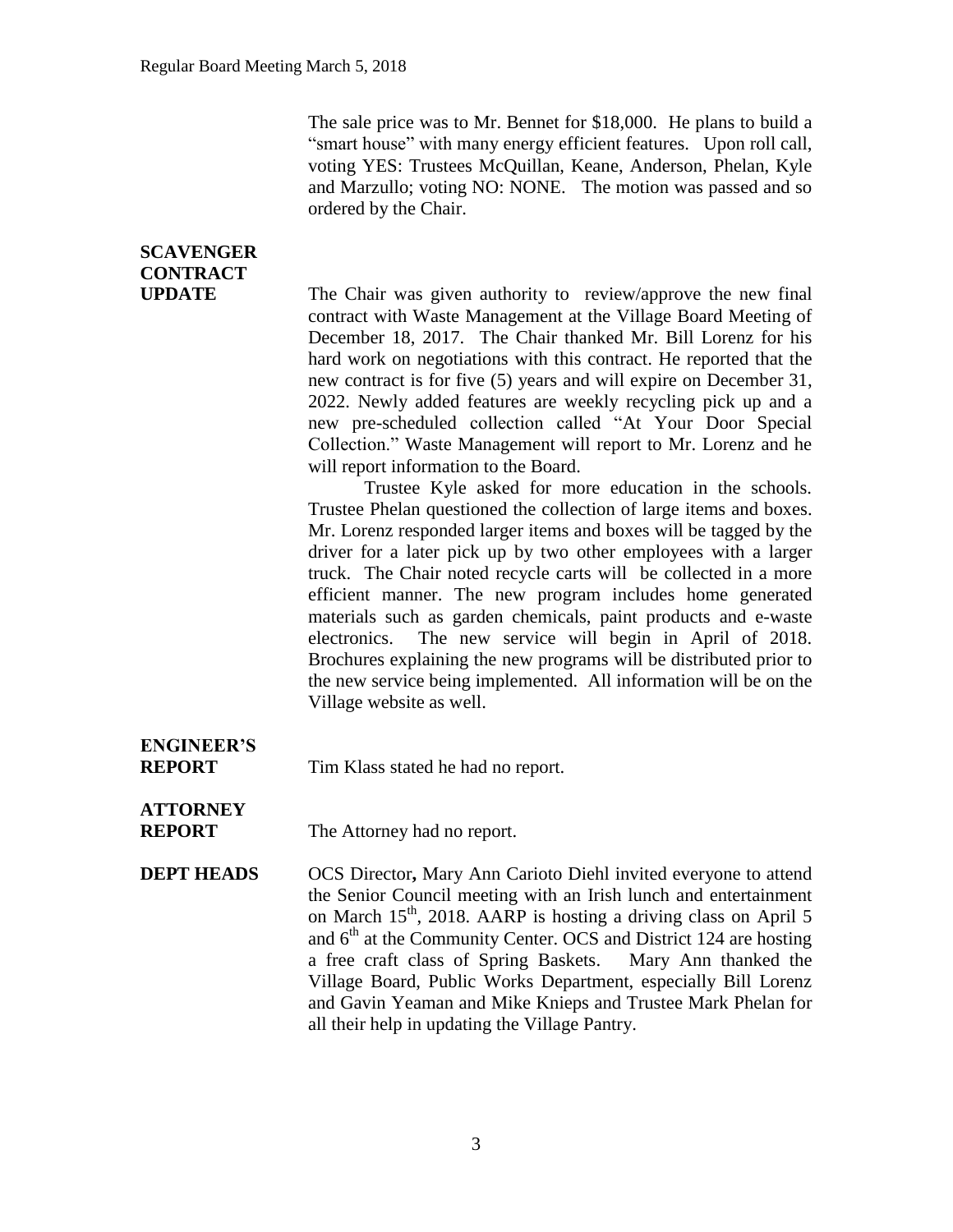Recreation Director, Mr. Dennis Duffy stated the Day in the Park will be held at Yukich Field this year due to the renovations at the Community Center.

## **BIDS**

**METER VAULT** Motion by Trustee Marzullo second by Trustee McQuillan to approve the request from PW Director Lorenz to solicit requests for proposals (RFP's) to have the emergency feed from the Chicago meter vault upgraded. Water Management will purchase 4 major pieces of equipment for the upgrade this is part of the new 12 inch water main project from  $96<sup>th</sup>$  Street to  $98<sup>th</sup>$  Street and Western. Upon roll call, voting YES: Trustees Keane, Anderson, Phelan, Kyle, Marzullo and McQuillan; voting NO: NONE. The motion was passed and so ordered by the Chair.

## **POLICE DEPT.**

**ROOF UNITS** Motion by Trustee McQuillan second by Trustee Marzullo to approve the request from PW Director Lorenz to accept the low bid of Air Comfort in the amount of two (2) 15-ton Roof Top Units (RTU's) at a cost of \$33,950.00 for the Police Department. Chief Saunders thanked Mr. Lorenz for his help. The Chair thanked the Trustees that helped make sure we got a good price. Upon roll call, voting YES: Trustees Anderson, Phelan, Kyle, Marzullo, McQuillan and Keane; voting NO: NONE. The motion was passed and so ordered by the Chair.

## **NEW COMMUNITY CENTER**

Motion by Trustee Kyle second by Trustee McQuillan to approve the request from Building Commissioner Clohessy and PW Director Lorenz to accept the bid of \$ 5,570,300.00 from Henry Brothers Construction. There were a total of nine (9) bidders. The Chair noted some of the other bids were as high as \$ 6,000,000.00 Included in the alternate bids from Henry Brothers are a solid gable transom, polymer floor glass beads, an emergency generator and ceiling radiant heat panels.

The memo from Commissioner Clohessy stated the low bid was Kee Construction but they were disqualified for submitting an incomplete bid. Henry Brothers was the second lowest bid. The Chair noted Henry Brothers have an established reputation for building schools, libraries and other public projects. A discussion took place regarding the issues of keeping the Community Center open while construction takes place. Provisions are being made to ensure the safety of children and seniors using the facilities.

The Chair noted additional monies will be saved with the use of Village Departments doing the majority of the site work. The Chair added the gazebo (which was donated by the Lazzara